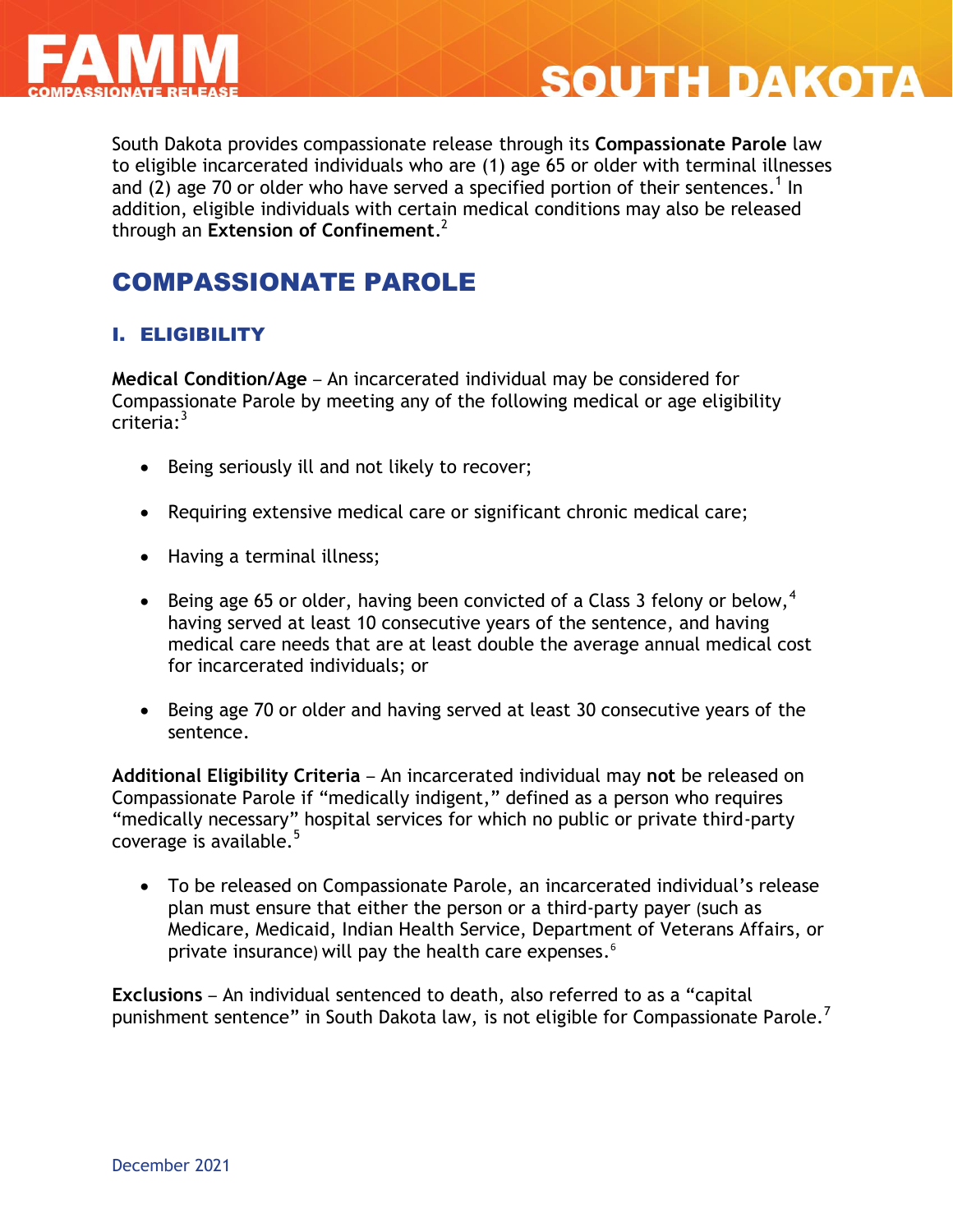#### II. APPLICATIONS

The Warden in each correctional facility is responsible for referring potentially eligible individuals to the Secretary of Corrections (Secretary) for Compassionate Parole consideration. Health care providers may also make referrals, but those must first go to the Warden for review before being forwarded to the Secretary.<sup>8</sup>

#### III. DOCUMENTATION AND ASSESSMENT

**Referral: Warden** – The referral for Compassionate Parole must specify which eligibility category and criteria an incarcerated individual meets. It must also include (1) the individual's diagnosis, level of incapacitation, and prognosis; (2) a release plan that describes the person's specific medical needs; and (3) information on how the cost of medical care will be covered. $9$  The Warden adds all required supplemental information (such as the person's crime, sentence, and number of years incarcerated) and any relevant comments<sup>10</sup> and sends the referral to the Secretary.

**Review and Preliminary Determination: Secretary of Corrections** – When the Secretary determines that an incarcerated individual meets the Compassionate Parole criteria, the next step is to look at the release plan, relevant victim information, and other available information to decide whether the individual may "pose a detriment" to self, the victim, or the community to which the person will be released.<sup>11</sup>

- If the Secretary denies a referral for Compassionate Parole at this step, the decision is final and not subject to appeal or any other administrative remedy.<sup>12</sup>
- If the Secretary approves the referral, it then goes to the Board of Pardons and Paroles (Board) for a Compassionate Parole hearing.<sup>13</sup>

**Subsequent Requests** – Note that Department of Corrections (Department) policy states that the Warden or health care provider may only submit a Compassionate Parole referral for a specific individual once a year; however, if there is a "significant increase" in the person's care requirements or a significant deterioration in health, a referral may be submitted sooner.<sup>14</sup>

**Medical Improvement Before a Hearing** – If an incarcerated person is referred for Compassionate Parole but a hearing has not been held and the individual's medical condition improves to the point where the Compassionate Parole criteria is no longer met, the health care provider or Warden must notify the Secretary. The Secretary may then remove the individual from Compassionate Parole consideration.<sup>15</sup>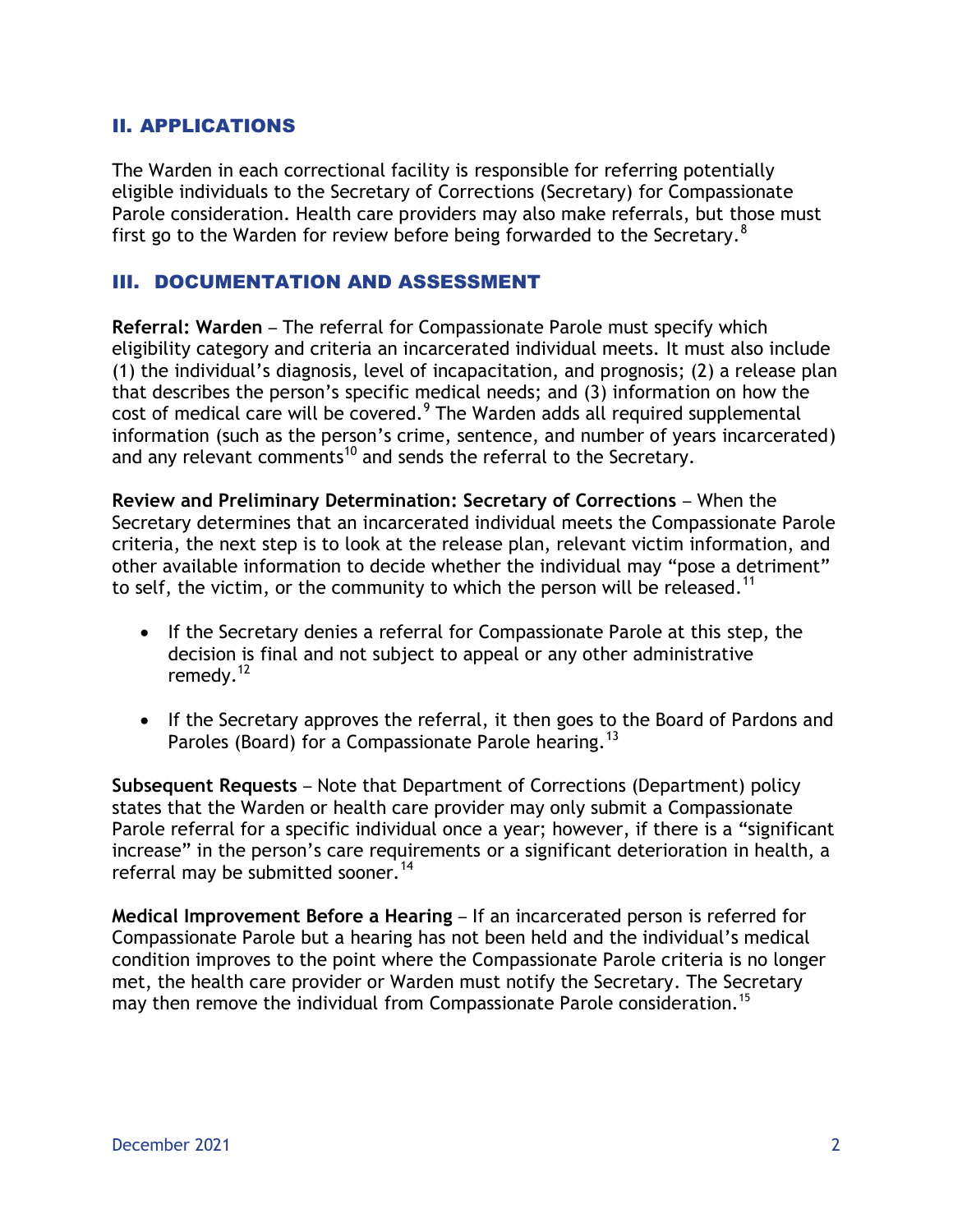#### IV. DECISION-MAKING PROCESS

**Decision-Maker** – The Board of Pardons and Paroles makes all final decisions regarding Compassionate Parole requests. Note that a decision to grant or deny Compassionate Parole requires a majority vote of Board members.<sup>16</sup>

#### **Decision Process**

- Hearings The Executive Director of the Board must schedule a "discretionary" Compassionate Parole hearing within three months of receiving a referral.<sup>17</sup>
- Decision Factors The Board must consider the following factors<sup>18</sup> when deciding to grant or deny an individual's Compassionate Parole request:
	- o Assessed risk level;
	- $\circ$  Conduct in prison and, if applicable, conduct while on Extension of Confinement;
	- o Sentence served and the sentence still remaining;
	- $\circ$  Offense and "chronicity" of criminal behavior;
	- o Medical prognosis and incapacitation level;
	- $\circ$  Compliance with health care ordered by a health care provider;
	- o Release plan, including provisions for health care;
	- $\circ$  Input, if any, of the sentencing judge, the prosecuting attorney, and the victim;
	- o Whether the care and supervision required or anticipated can be provided in "a more medically appropriate or cost effective manner" than what the Department can provide;
	- o "Allowing a geriatric or terminally ill person to live at a location outside of prison prior to death;"<sup>19</sup> and
	- $\circ$  The ability to adequately monitor the individual after release to ensure public safety.

In addition, the Secretary and the Board must find that, if released, the individual is unlikely to pose a "detriment" to self, the victim, or the community.<sup>20</sup>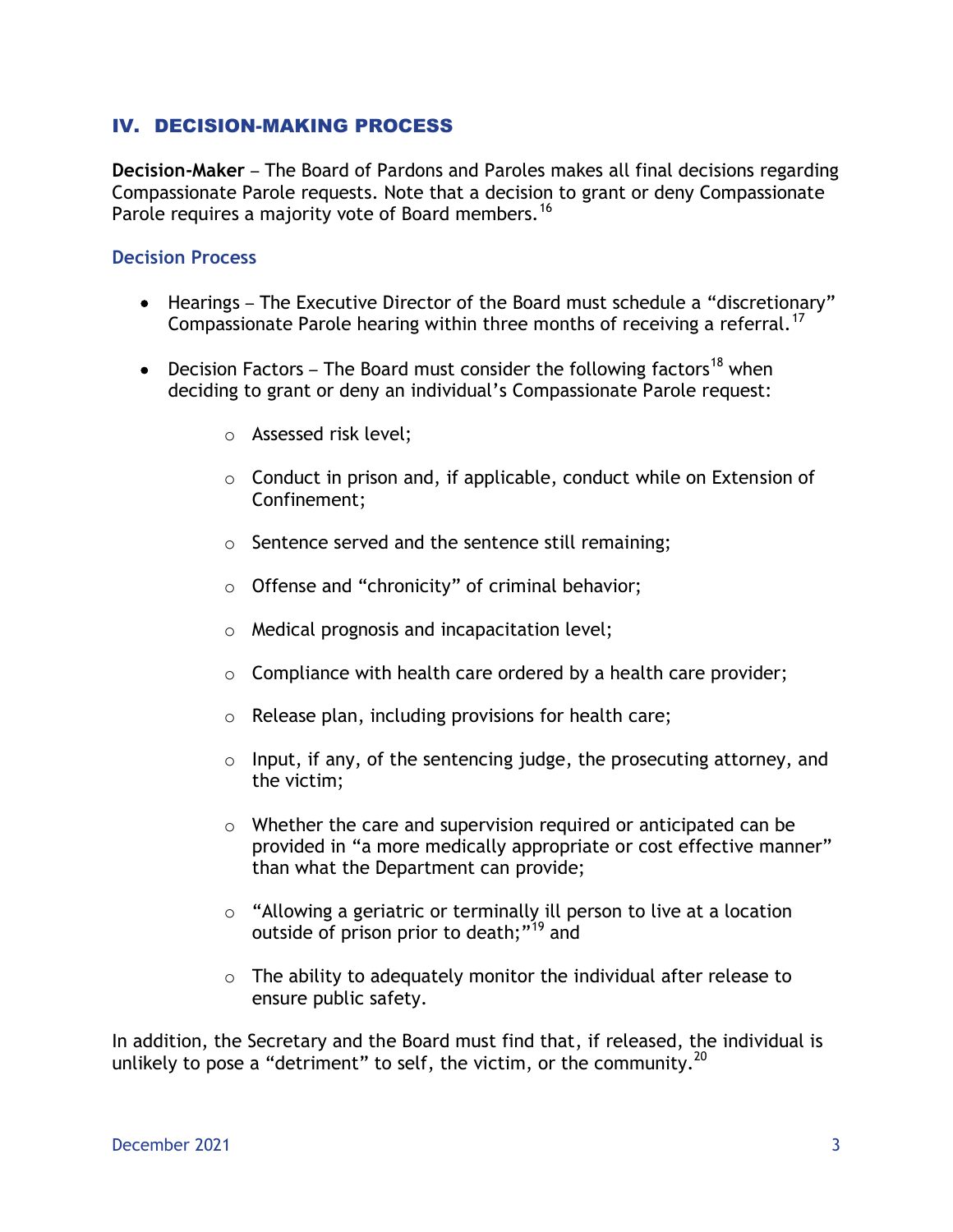**Conditions** – As a condition of supervision, any person released on Compassionate Parole must comply with medical care recommendations and "maintain responsibility for health care expenses through self pay or third party payer."<sup>21</sup>

# V. POST-DECISION

**Denial and Appeals** – The Board's decision regarding Compassionate Parole release is final.<sup>22</sup> When the Board denies Compassionate Parole, it sets a date for the next time it will consider a request, and that date cannot be more than one year from the date of its decision.<sup>23</sup> Note that based on the individual's condition, the Board can choose to review a new request sooner than one year.  $^{24}$ 

### **Effect on Other Parole and Release Eligibility**

- Eligibility for General/Discretionary Parole Once an individual reaches the initial or general parole eligibility date, the person is ineligible for Compassionate Parole consideration but will be considered under any other relevant parole provisions.<sup>25</sup>
- Eligibility for Extension of Confinement The Compassionate Parole rules do not affect the Secretary's or a Warden's ability to place someone on an Extension of Confinement, either permanently or pending Compassionate Parole consideration.<sup>26</sup>
- Eligibility for Earned Discharge Credits An incarcerated individual released under Compassionate Parole is ineligible for "earned discharge credits" until the person reaches an initial parole date or an initial parole eligibility date.<sup>27</sup>

**Supervision** – An individual released on Compassionate Parole is subject to the general parole provisions related to supervision.<sup>28</sup>

**Revocation/Termination** – The general parole rules on revocation apply to an individual released on Compassionate Parole.<sup>29</sup>

- Note that when an individual released on Compassionate Parole is compliant with the terms of supervision, an improved medical condition does **not** constitute grounds for revocation.  $30$
- When an individual released under Compassionate Parole reaches the initial parole date or parole eligibility date and is paroled subject to the relevant South Dakota laws, the person is no longer subject to the Compassionate Parole law and rules.<sup>31</sup>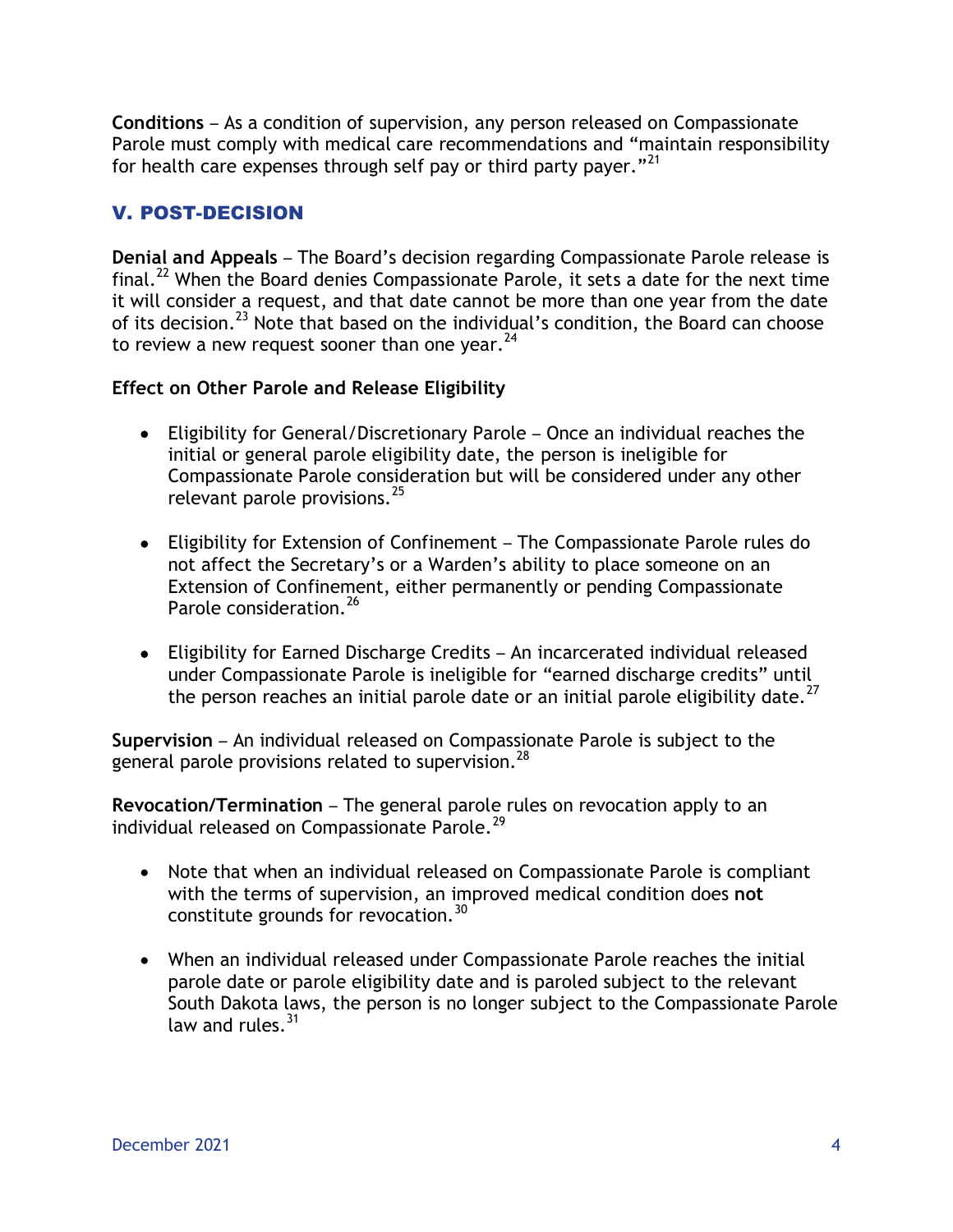#### VI. REPORTING AND STATISTICS

The Compassionate Parole statute does not include any reporting requirements, and there are no publicly available statistics on how many individuals have been released on Compassionate Parole.

• In response to a request for information from FAMM, the Department stated that since 2018 (the year the Compassionate Parole law went into effect), it has referred three individuals to the Board, and all three requests were ultimately granted. Two individuals were approved for Compassionate Parole in 2018 and one was approved in 2020. $32$ 

# EXTENSION OF CONFINEMENT

In addition to Compassionate Parole, incarcerated individuals with certain medical conditions may be eligible for an **Extension of Confinement**, allowing them to reside in a private home/residence or a residential facility to address medical treatment and care needs 33

## I. ELIGIBILITY

**Medical Condition** – An incarcerated individual with a diagnosed medical and/or mental health condition may be eligible for an Extension of Confinement.<sup>34</sup>

**Exclusions** – An individual who does not meet the following criteria is excluded from consideration for release under the Extension of Confinement rules:<sup>35</sup>

- In minimum custody;
- Within six months of the initial parole date;
- Currently serving time for a nonviolent offense;
- Not serving time for a hit and run with injury, vehicular homicide, vehicular battery, sex offense, or simple assault on a police officer;
- No more than three felonies and no unresolved holds, detainers, or warrants;
- Agreement with all program participation conditions, Extension of Confinement and Global Positioning System (GPS) requirements, and terms of the "Escape Acknowledgement" form; and
- An approved release plan that says the individual will remain in South Dakota.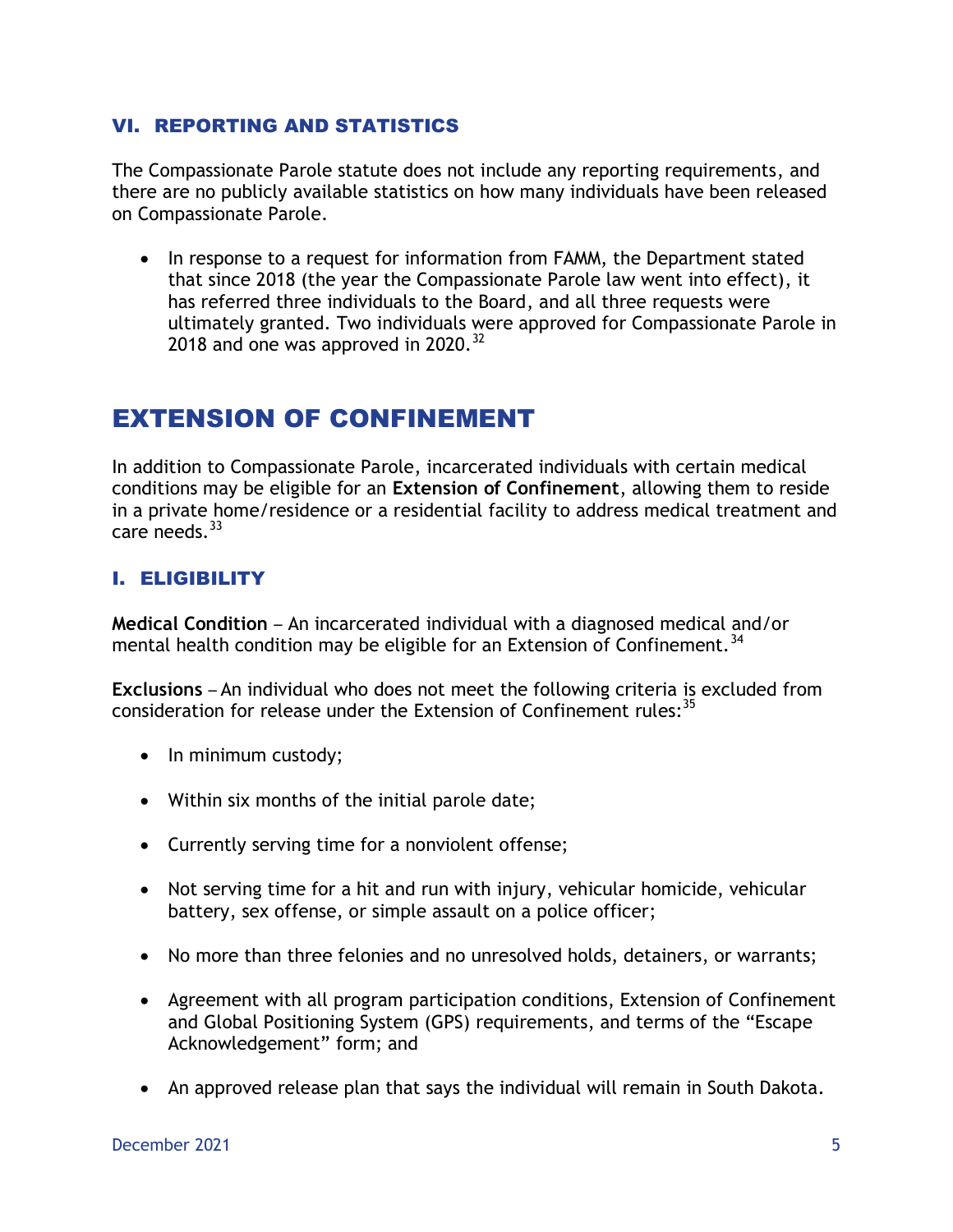#### II. APPLICATION/REFERRAL

There is no application form for an Extension of Confinement. The Department of Corrections (Department) recommends and identifies potentially eligible individuals:

- Recommendations A Warden can recommend to the Secretary that a specific individual be released from custody and placed in the community under the Extension of Confinement rules.<sup>36</sup>
- $\bullet$  Identification Department policy says that potentially eligible individuals can be identified through (1) a monthly Department-generated list of individuals who meet the eligibility criteria<sup>37</sup> and (2) Department case managers.<sup>38</sup>

### III. DOCUMENTATION AND ASSESSMENT

**Review: Warden and Secretary of Corrections** – The Warden and Secretary will review the documentation for incarcerated individuals identified for possible release to Extension of Confinement. If they deny someone at this step, designated Unit Staff document that the individual was considered but denied.<sup>39</sup>

**Contact: Unit Staff** – When the Warden and Secretary decide specific individuals are eligible, Unit Staff contact those individuals to find out whether they (1) want to be considered for release under the Extension of Confinement rules and (2) agree to all the required conditions.<sup>40</sup>

**Review and Plan: Health and Behavioral Services Staff** – Health Services and Behavioral Health Staff review each individual's current and projected medical and treatment needs and develop a plan for referral, necessary medical services, medications and/or medication management, and access to providers.<sup>41</sup>

• Incarcerated individuals released through the Extension of Confinement rules are responsible for all health care costs, including treatment, medications, and medical insurance co-payments.<sup>42</sup>

**Release Plan: Parole Agent** – A parole agent is assigned to review proposed release plans for all individuals being considered for release to Extension of Confinement, including the proposed plans for meeting medical needs.  $43$ 

### IV. DECISION-MAKING PROCESS

**Decision-Maker** – The Extension of Confinement statute states that the Warden is the ultimate decision-maker; however, the relevant Department policy says that the Warden makes "recommendations" to the Secretary of Corrections that individuals be allowed to serve a portion of their sentences in the community through an Extension of Confinement.<sup>44</sup>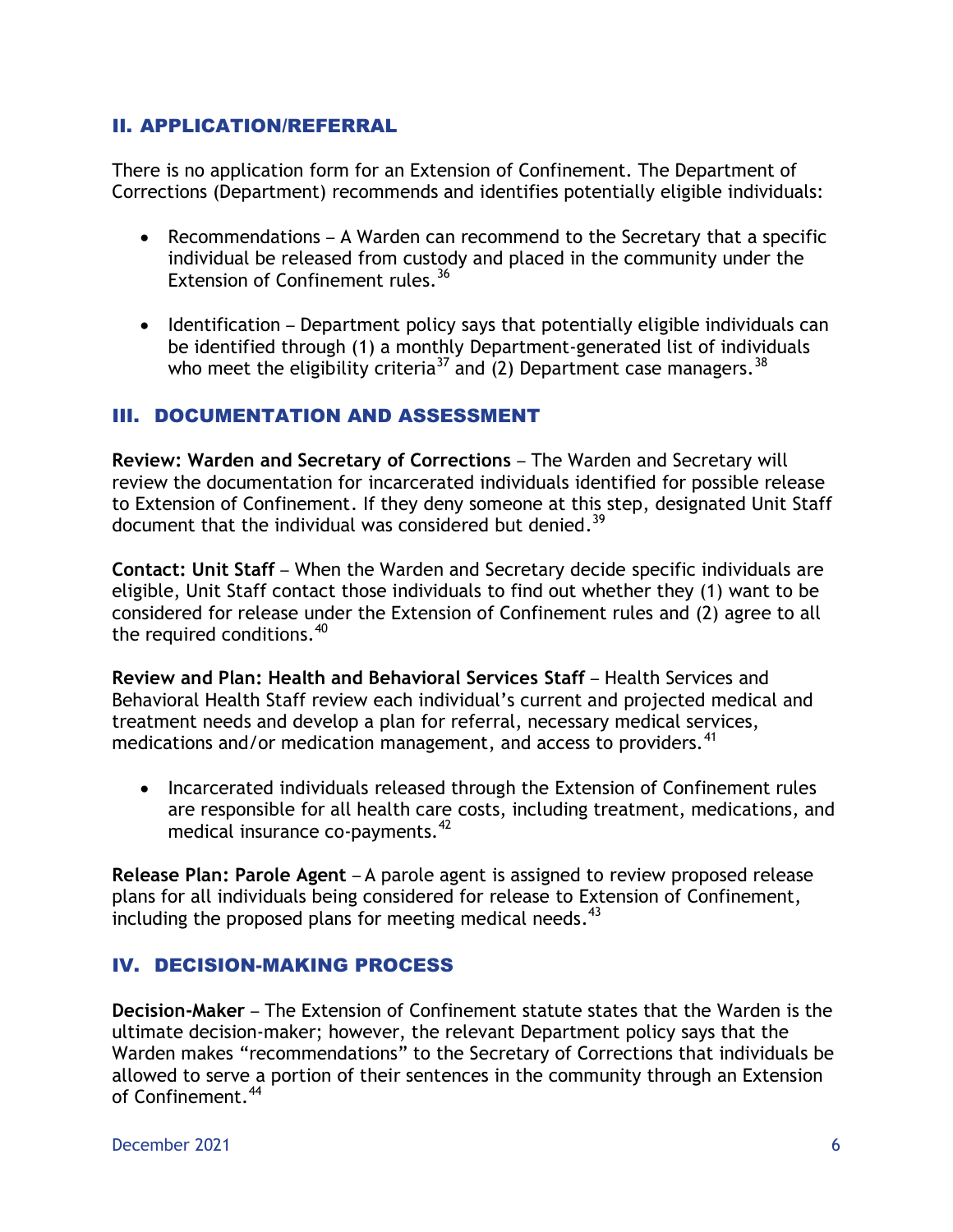**Conditions** – Incarcerated individuals released to private homes must be on GPS monitoring.<sup>45</sup>

## V. POST-DECISION

**Supervision** – A parole agent supervises all individuals released through an Extension of Confinement.<sup>46</sup> The Department assigns each person a level of "community risk" based on medical and behavioral health issues, any special needs, mobility, the residential or institutional setting, and any other relevant factors.  $47$ 

**Rescission/Termination** – Supervising parole agents have authority to issue violation reports for formerly incarcerated people who fail to follow their Extension of Confinement agreements and to order their detention or return to custody.<sup>48</sup> Note that the Department's website includes a statement that an unauthorized absence from an Extension of Confinement placement is considered an escape, which is a felony punishable by an additional prison sentence.  $49$ 

## VI. REPORTING/STATISTICS

There are no Extension of Confinement reporting requirements. The Department issues annual reports, but it does not include information on how many individuals were released on Extension of Confinement due to medical conditions or terminal illnesses.<sup>50</sup>

• In response to a request for information from FAMM, the Department stated that as of April 30, 2021, there were currently 30 individuals (17 men and 13 women) on Extension of Confinement.<sup>51</sup>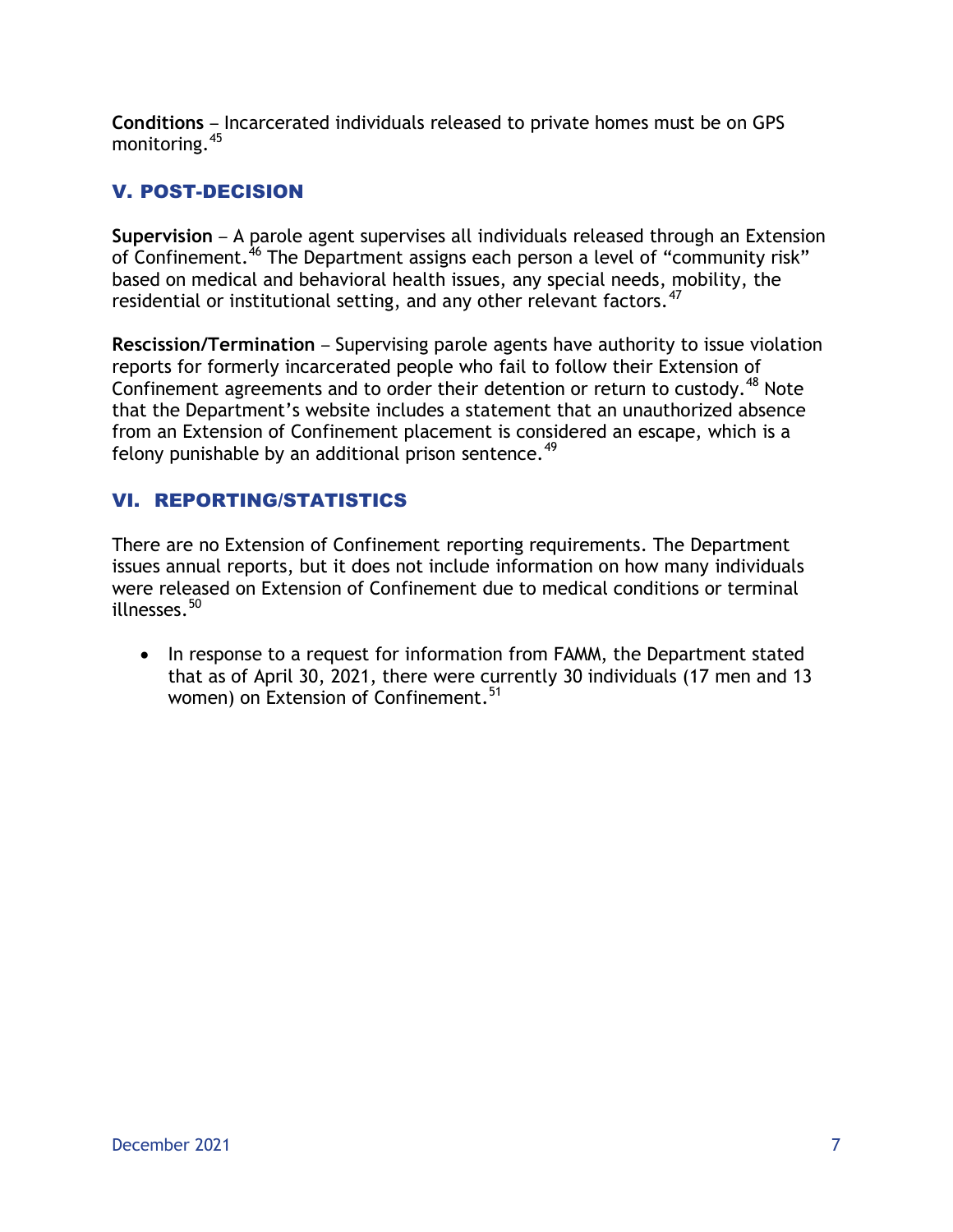# SOUTH DAKOTA COMPASSIONATE RELEASE PRIMARY LEGAL SOURCES

#### COMPASSIONATE PAROLE

#### **Statute**

South Dakota Codified Laws, §§ 24-15A-55 through 24-15A-68 (2021), available through the South Dakota Legislature, [https://sdlegislature.gov/Statutes/Codified\\_Laws/2049333.](https://sdlegislature.gov/Statutes/Codified_Laws/2049333)

#### **Agency Policy**

South Dakota Board of Pardons and Paroles, Policy 8.1.A.16-Compassionate Parole (2020), [https://doc.sd.gov/documents/8.1.A.16CompassionateParole9172020.pdf.](https://doc.sd.gov/documents/8.1.A.16CompassionateParole9172020.pdf)

South Dakota Department of Corrections, Policy 1.5.G.12-Inmate Compassionate Parole (2019), [https://doc.sd.gov/documents/Inmate%20Compassionate%20Parole8152019.pdf.](https://doc.sd.gov/documents/Inmate%20Compassionate%20Parole8152019.pdf)

#### EXTENSION OF CONFINEMENT

#### **Statute**

South Dakota Codified Laws, § 24-2-25 (2016), available through the South Dakota Legislature, [https://sdlegislature.gov/Statutes/Codified\\_Laws/2049402.](https://sdlegislature.gov/Statutes/Codified_Laws/2049402)

#### **Agency Policy**

South Dakota Department of Corrections, Policy 1.4.G.7, Extension of Confinement (2019), [https://doc.sd.gov/documents/Extension%20of%20Confinement1162019.pdf.](https://doc.sd.gov/documents/Extension%20of%20Confinement1162019.pdf)

# NOTES

\* *Id. means see prior note.*

<sup>1</sup> S.D. Codified Laws §§ 24-15A-55 through 24-15A-68; South Dakota Department of Corrections Policy (DOC Policy) 1.5.G.12; South Dakota Board of Pardons and Paroles Policy (Board Policy) 8.1.A.16.

 $^2$  S.D. Codified Laws § 24-2-25; DOC Policy 1.4.G.7, § III-Definitions, Services Release. There are also nonmedical reasons for which the Extension of Confinement rules can be used, but for incarcerated individuals with serious medical and/or mental health conditions, the Extension of Confinement rules function as a form of compassionate release.

 $3$  S.D. Codified Laws § 24-15A-55; DOC Policy 1.5.G.12, § IV (2) (A); Board Policy 8.1.A.16 (IV) (A).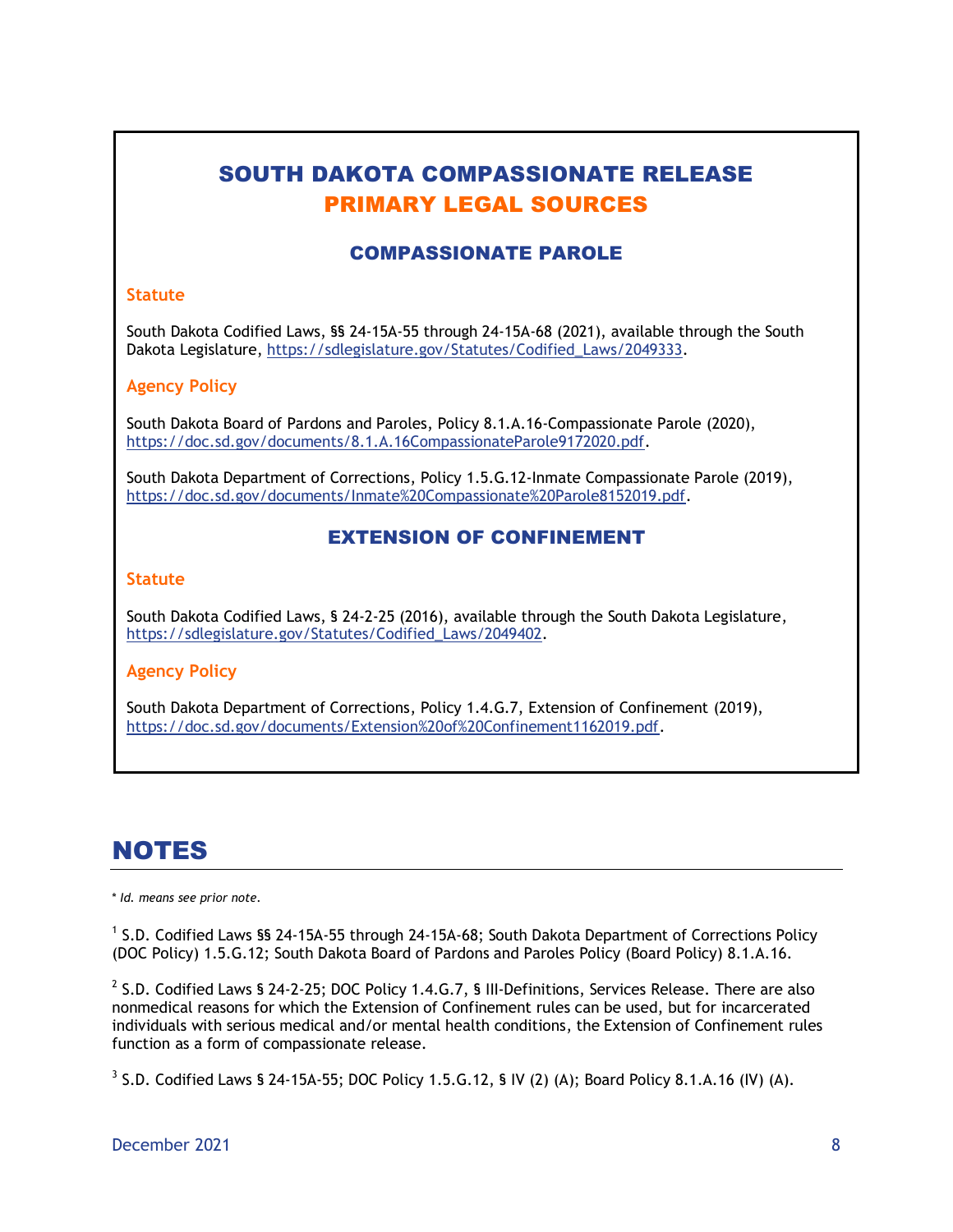<sup>4</sup> See S.D. Codified Laws § 22-6-1 for the nine categories of felonies in South Dakota.

 $^5$  S.D. Codified Laws § 24-15A-58, referencing S.D. Codified Laws § 28-13 [1.3]. See also DOC Policy 1.5.G.12, §§ IV (2) (B) and (C); Board Policy 8.1.A.16 (IV) (B) and (C). Given how long it can take to be found eligible for some publicly funded health benefits such as Medicaid, it seems this could be a barrier for incarcerated individuals who are terminally ill and require expedited consideration.

 $^6$  Id.

<sup>7</sup> S.D. Codified Laws § 24-15A-55 (6); DOC Policy 1.5.G.12, § IV (2) (A) (6); Board Policy 8.1.A.16 (IV) (A) (6).

 $8$  S.D. Codified Laws § 24-15A-56; DOC Policy 1.5.G.12, §§ IV (1) (A) and (1) (B); Board Policy 8.1.A.16 (III).

<sup>9</sup> DOC Policy 1.5.G.12, § IV (1) (C) and Attachment 1, *Compassionate Parole Referral Form*.

 $10$  Id.

<sup>11</sup> S.D. Codified Laws § 24-15A-56; DOC Policy 1.5.G.12, § IV (1) (D).

<sup>12</sup> DOC Policy 1.5.G.12, § IV (1) (D).

<sup>13</sup> S.D. Codified Laws § 24-15A-56; DOC Policy 1.5.G.12, § IV (1) (D).

<sup>14</sup> DOC Policy 1.5.G.12, § IV (1) (D).

<sup>15</sup> S.D. Codified Laws § 24-15A-59; DOC Policy 1.5.G.12, § IV (3) (C); Board Policy 8.1.A.16 (IV), Board Consideration, Subparagraphs (C) and (D). Anyone removed from Compassionate Parole consideration may still be considered under the applicable general parole eligibility provisions. Id.

<sup>16</sup> Board Policy 8.1.A.16 (IV), Eligibility For Compassionate Parole, Subparagraph E.

<sup>17</sup> S.D. Codified Laws § 24-15A-56; DOC Policy 1.5.G.12, § IV (1) (E); Board Policy 8.1.A.16 (III).

<sup>18</sup> S.D. Codified Laws § 24-15A-57; DOC Policy 1.5.G.12, § IV (3); Board Policy 8.1.A.16 (IV), Board Consideration, Subparagraph A.

 $19$  This factor is repeated verbatim here, but it is not clear what it means.

<sup>20</sup> S.D. Codified Laws § 24-15A-62; DOC Policy 1.5.G.12, § IV (3) (E); Board Policy 8.1.A.16 (IV), Board Consideration, Subparagraph (F).

<sup>21</sup> S.D. Codified Laws § 24-15A-67; DOC Policy 1.5.G.12, § IV (4) (B); Board Policy 8.1.A.16 (IV), Supervision and Revocation of Compassionate Parolees, Subparagraph (B).

 $22$  S.D. Codified Laws § 24-15A-62.

<sup>23</sup> S.D. Codified Laws § 24-15A-59; DOC Policy 1.5.G.12, § IV (3) (B); Board Policy 8.1.A.16 (IV), Board Consideration, Subparagraph (B) (1).

 $^{24}$  Id.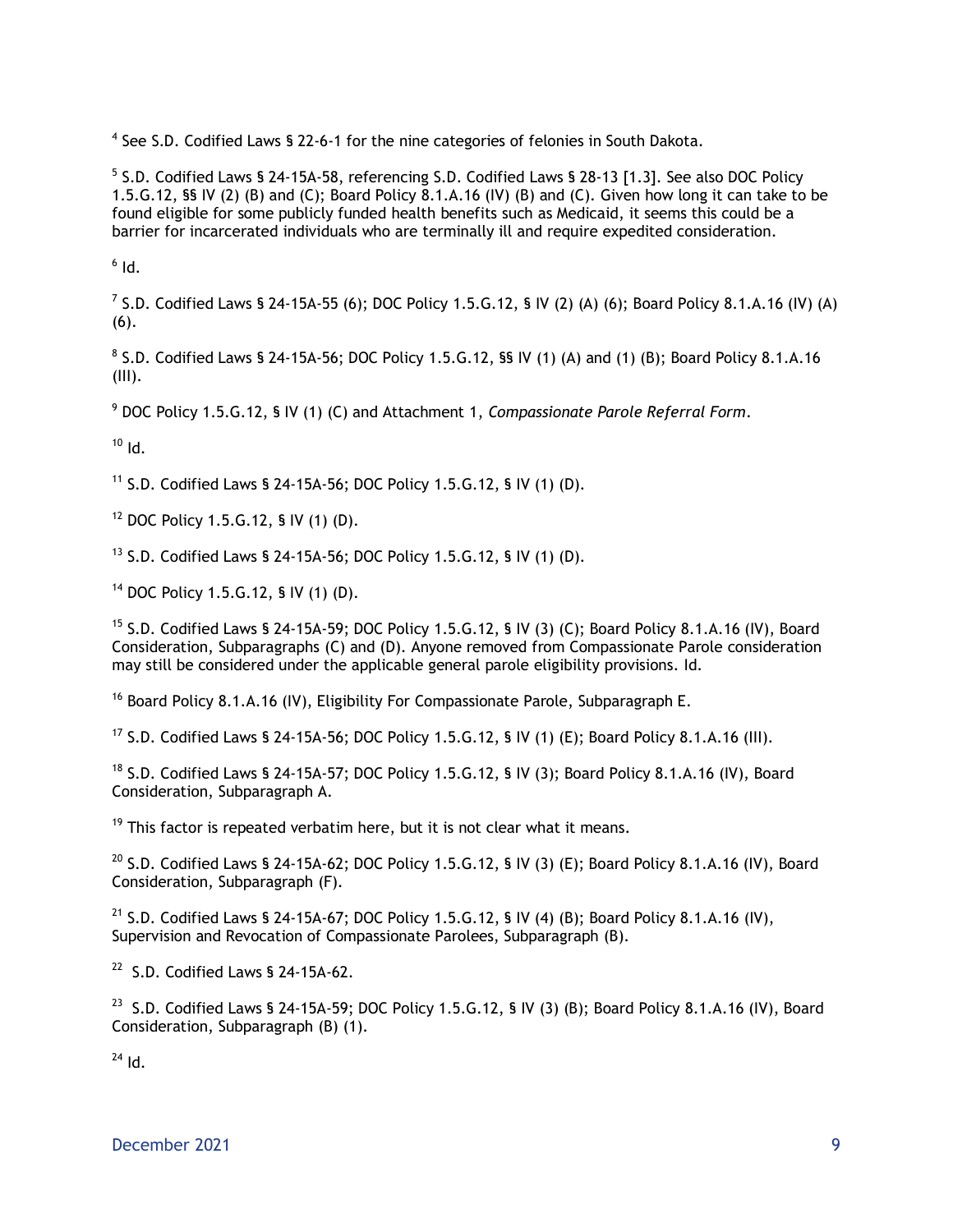<sup>25</sup> S.D. Codified Laws § 24-15A-60 and DOC Policy 1.5.G.12, § IV (2) (D), both referencing S.D. Codified Laws §§ 24-15-5 and 24-15A-32. However, if an individual previously referred by the Secretary for Compassionate Parole continues to meet the eligibility criteria, those factors are to be considered in any subsequent discretionary parole release decision. Id.

<sup>26</sup> S.D. Codified Laws § 24-15A-63; DOC Policy 1.5.G.12, § IV (3) (F).

 $^{27}$  S.D. Codified Laws § 24-15A-65, referencing S.D. Codified Laws §§ 24-15A-32 and 24-15-5; DOC Policy 1.5.G.12, § IV (4) (C).

<sup>28</sup> DOC Policy 1.5.G.12, § IV (4) (A) and Board Policy 8.1.A.16 (IV), Supervision and Revocation of Compassionate Parolees, Subparagraph (A), both referencing S.D. Codified Laws §§ 24-13, 24-15, and 24-15A.

<sup>29</sup> S.D. Codified Laws § 24-15A-61, DOC Policy 1.5.G.12, § IV (4) (A), and Board Policy 8.1.A.16 (IV), Supervision and Revocation of Compassionate Parolees, Subparagraph (A), all referencing S.D. Codified Laws § 24-13, 24-15, and 24-15A.

 $30$  S.D. Codified Laws § 24-15A-59; DOC Policy 1.5.G.12, § IV (3) (D).

 $31$  S.D. Codified Laws § 24-15A-68 and DOC Policy 1.5.G.12, § IV (4) (E), both referencing S.D. Codified Laws Chapters 24-15 and 24-15A and, specifically, §§ 24-15A-32 and 24-15-5.

 $32$  Correspondence from Mike Leidholt, South Dakota Department of Corrections, to FAMM (May 10, 2021) (on file with FAMM, Office of the General Counsel).

<sup>33</sup> S.D. Codified Laws § 24-2-25; DOC Policy 1.4.G.7, § III-Definitions, Pre-Release. Note that DOC policy also refers to this type of release as a "services" release. See DOC Policy 1.4.G.7, § III, Definitions, Services Release. There are also nonmedical reasons for which the Extension of Confinement rules can be used, but for incarcerated individuals with serious medical and/or mental health conditions, Extension of Confinement functions as a form of compassionate release.

<sup>34</sup> DOC Policy 1.4.G.7, § III, Definitions, Services Release.

 $35$  Id. at §§ IV (1) (B) and (2) (A) (1) through (A) (9).

 $36$  Id. at § IV (1) (A).

 $37$  Id. at § IV (2) (B).

<sup>38</sup> Id.

 $39$  ld. at § IV (2) (D) (1).

 $40$  Id. at § IV (2) (F).

<sup>41</sup> Id. at § IV (2) (H).

 $42$  Id.

 $43$  Id. at § IV (2) (I).

<sup>44</sup> S.D. Codified Laws § 24-2-25; DOC Policy 1.4.G.7, § IV (1) (A).